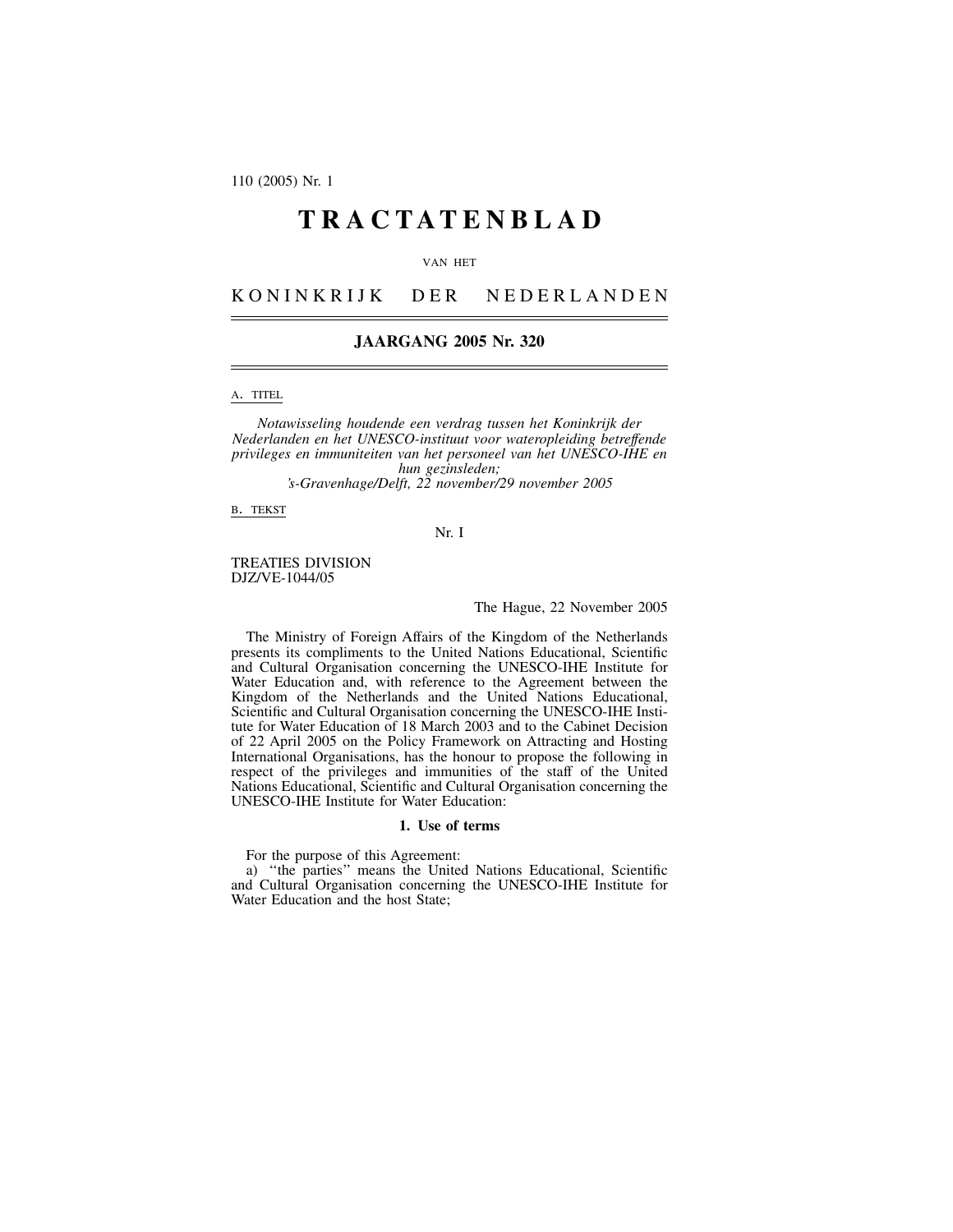b) ''the Organisation'' means the United Nations Educational, Scientific and Cultural Organisation concerning the UNESCO-IHE Institute for Water Education;

c) "the host State" means the Kingdom of the Netherlands;

d) ''the Vienna Convention'' means the Vienna Convention on Diplomatic Relations of 18 April 1961.

#### **2. Privileges and immunities**

a) The Head of the Organisation, together with members of his family forming part of his household, shall enjoy the same privileges and immunities as the host State accords to heads of diplomatic missions accredited to the host State in accordance with the Vienna Convention.

b) The highest ranking staff of the Organisation, together with members of their family forming part of their household, shall enjoy the same privileges and immunities as the host State accords to diplomatic agents of the diplomatic missions established in the host State in accordance with the Vienna Convention.

c) Administrative and technical staff of the Organisation, together with members of their family forming part of their household, shall enjoy the same privileges and immunities as the host State accords to administrative and technical staff of the diplomatic missions established in the host State in accordance with the Vienna Convention, provided that immunity from criminal jurisdiction and personal inviolability shall not extend to acts performed outside the course of their official duties.

d) Service staff of the Organisation, together with members of their family forming part of their household, shall enjoy the same privileges and immunities as the host State accords to service staff of the diplomatic missions established in the host State in accordance with the Vienna Convention.

# **3. Determination of categories**

The host State shall, in cooperation with the Organisation, determine which categories of personnel will be covered by each of the four groups as laid down in paragraph 2 of this Agreement.

### **4. Scope of the Agreement**

a) This Agreement does not apply to persons who are nationals or permanent residents of the host State.

b) This Agreement shall not detract from any existing arrangements in the Headquarters Agreement or other bilateral or multilateral agreements.

c) This agreement shall not extend to issues concerning admission and residence.

If this proposal is acceptable to the United Nations Educational,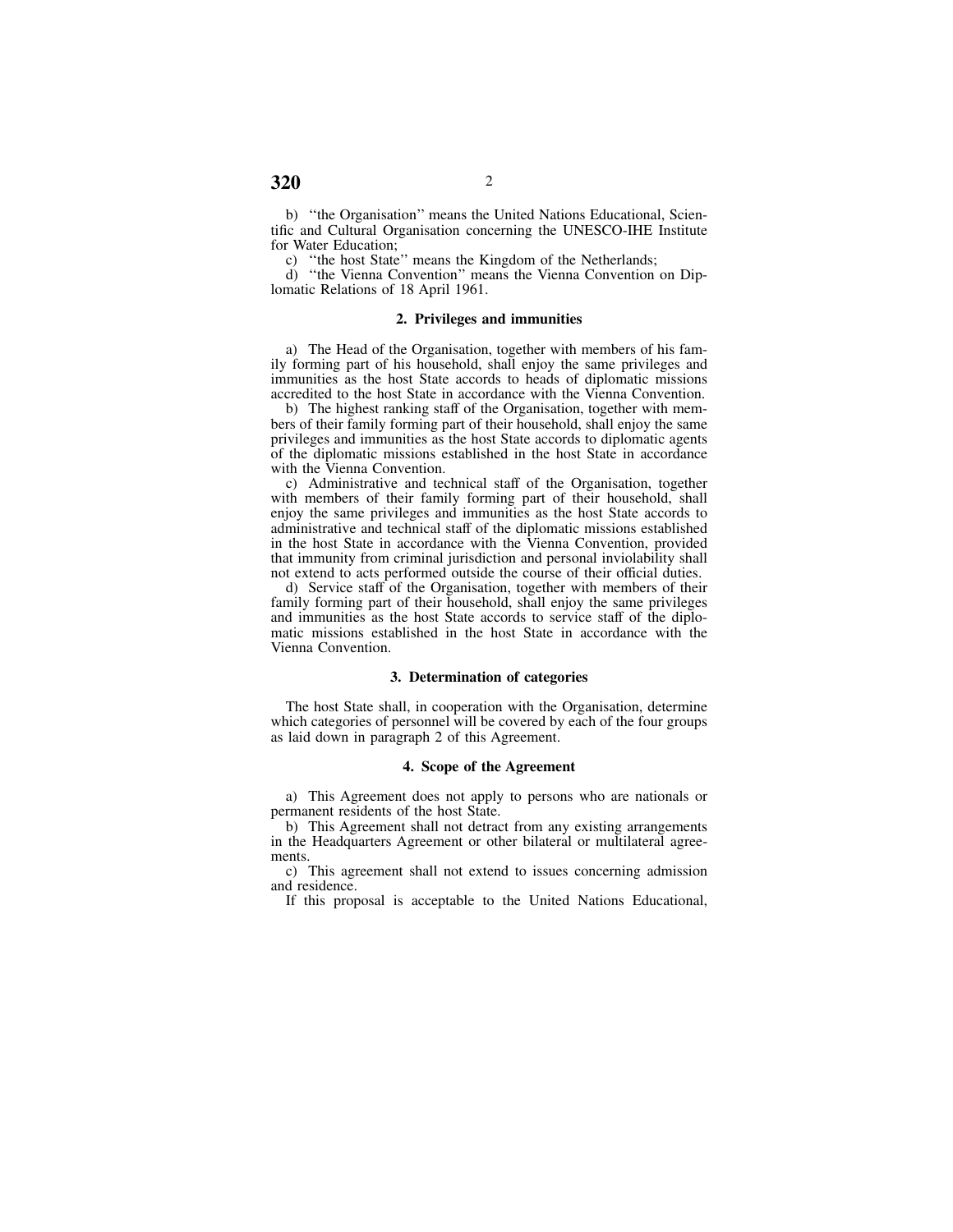Scientific and Cultural Organisation concerning the UNESCO-IHE Institute for Water Education, the Ministry proposes that this Note and the United Nations Educational, Scientific and Cultural Organisation concerning the UNESCO-IHE Institute for Water Education's affirmative reply to it shall together constitute an Agreement between the Kingdom of the Netherlands and the United Nations Educational, Scientific and Cultural Organisation concerning the UNESCO-IHE Institute for Water Education. This Agreement shall enter into force on 1 January 2006.

The Ministry of Foreign Affairs of the Kingdom of the Netherlands avails itself of this opportunity to renew to the United Nations Educational, Scientific and Cultural Organisation concerning the UNESCO-IHE Institute for Water Education the assurances of its highest consideration.

*The United Nations Educational, Scientific and Cultural Organisation Concerning the UNESCO-IHE Institute for Water Education Westvest 7 2601 DA Delft*

# Nr. II

## UNESCO-IHE

## P&O/381/RAMIMVR

## Delft, 29 November 2005

The United Nations Educational, Scientific and Cultural Organisation concerning the UNESCO-IHE Institute for Water Education presents its compliments to the Ministry of Foreign Affairs of the Kingdom of the Netherlands and has the honour to acknowledge receipt of the Ministry's Note DJZ/VE-1044/05 of 22 November 2005, which reads as follows:

### (zoals in Nota Nr. I)

The United Nations Educational, Scientific and Cultural Organisation concerning the UNESCO-IHE Institute for Water Education has the honour to inform the Ministry of Foreign Affairs that the proposal is acceptable to the United Nations Educational, Scientific and Cultural Organisation concerning the UNESCO-IHE Institute for Water Education. The United Nations Educational, Scientific and Cultural Organisation concerning the UNESCO-IHE Institute for Water Education accordingly agrees that the Ministry's Note and this reply shall constitute an Agreement between the United Nations Educational, Scientific and Cul-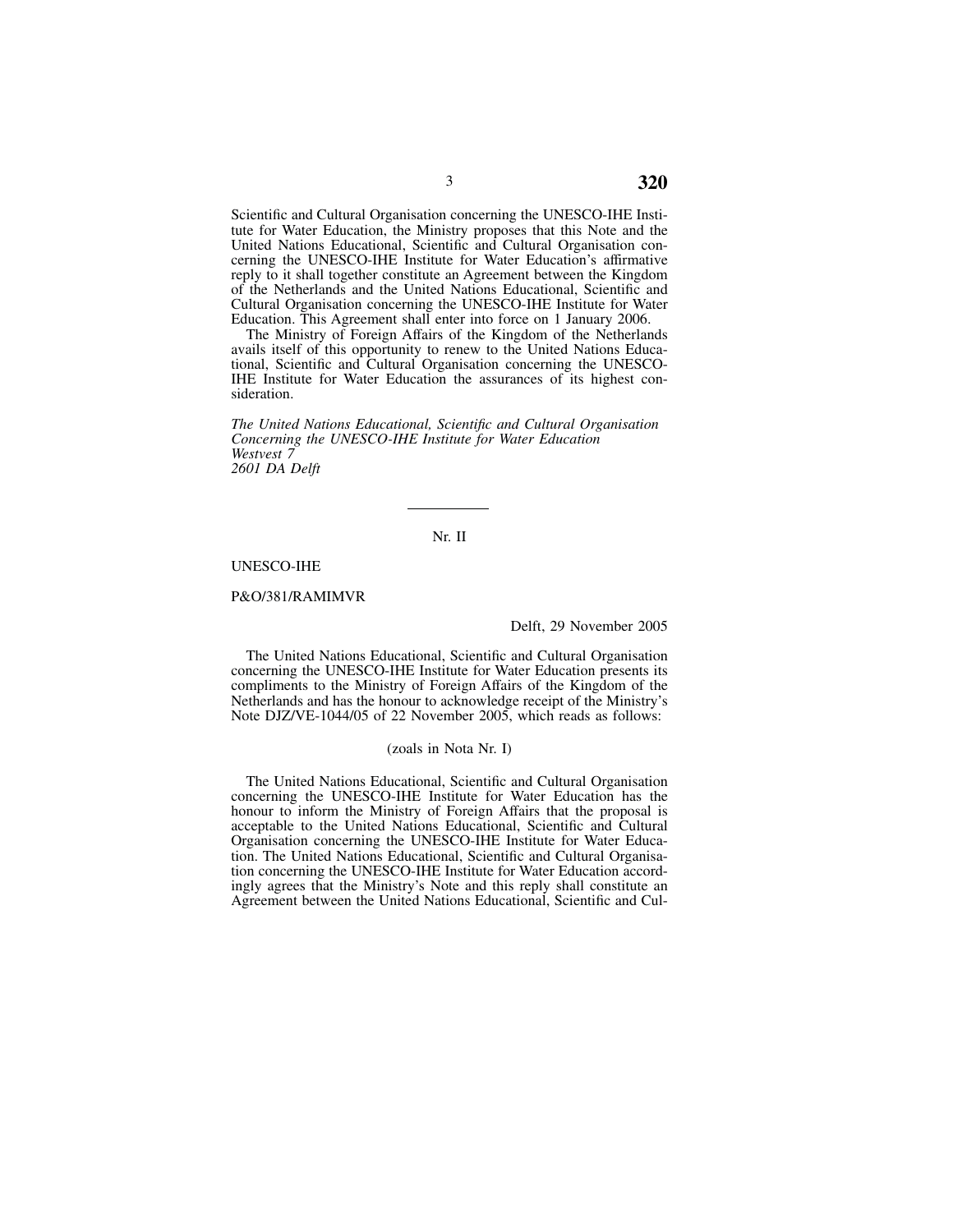# tural Organisation concerning the UNESCO-IHE Institute for Water Education and the Kingdom of the Netherlands, which shall enter into force on 1 January 2006.

The United Nations Educational, Scientific and Cultural Organisation concerning the UNESCO-IHE Institute for Water Education avails itself of this opportunity to renew to the Ministry of Foreign Affairs of the Kingdom of the Netherlands the assurances of its highest consideration.

*Ministry of Foreign Affairs The Hague*

## D. PARLEMENT

Het in de nota's vervatte verdrag behoeft ingevolge artikel 7, onderdeel a, van de Rijkswet goedkeuring en bekendmaking verdragen juncto artikel 3 van de Wet van 24 december 1947 (*Stb.* H452) niet de goedkeuring van de Staten-Generaal.

# G. INWERKINGTREDING

De bepalingen van het in de nota's vervatte verdrag zijn ingevolge de één na laatste alinea van beide nota's in werking getreden op 1 januari 2006.

Wat het Koninkrijk der Nederlanden betreft, geldt het in de nota's vervatte verdrag alleen voor Nederland.

# J. VERWIJZINGEN

| Titel        | : Verdrag tussen het Koninkrijk der Nederlanden en<br>de Organisatie der Verenigde Naties voor Onderwijs,<br>Wetenschap en Cultuur inzake de zetel van het<br>UNESCO-IHE- instituut voor wateropleiding;<br>Parijs, 18 maart 2003 |
|--------------|-----------------------------------------------------------------------------------------------------------------------------------------------------------------------------------------------------------------------------------|
| Tekst        | : Trb. 2003, 49 (Engels)                                                                                                                                                                                                          |
| Titel        | : Verdrag van Wenen inzake diplomatiek verkeer;<br>Wenen, 18 april 1961                                                                                                                                                           |
| Tekst        | : Trb. 1962, 101 (Engels en Frans)<br><i>Trb.</i> 1962, 159 (vertaling)                                                                                                                                                           |
| Laatste Trb. | $:$ Trb. 1994, 212                                                                                                                                                                                                                |